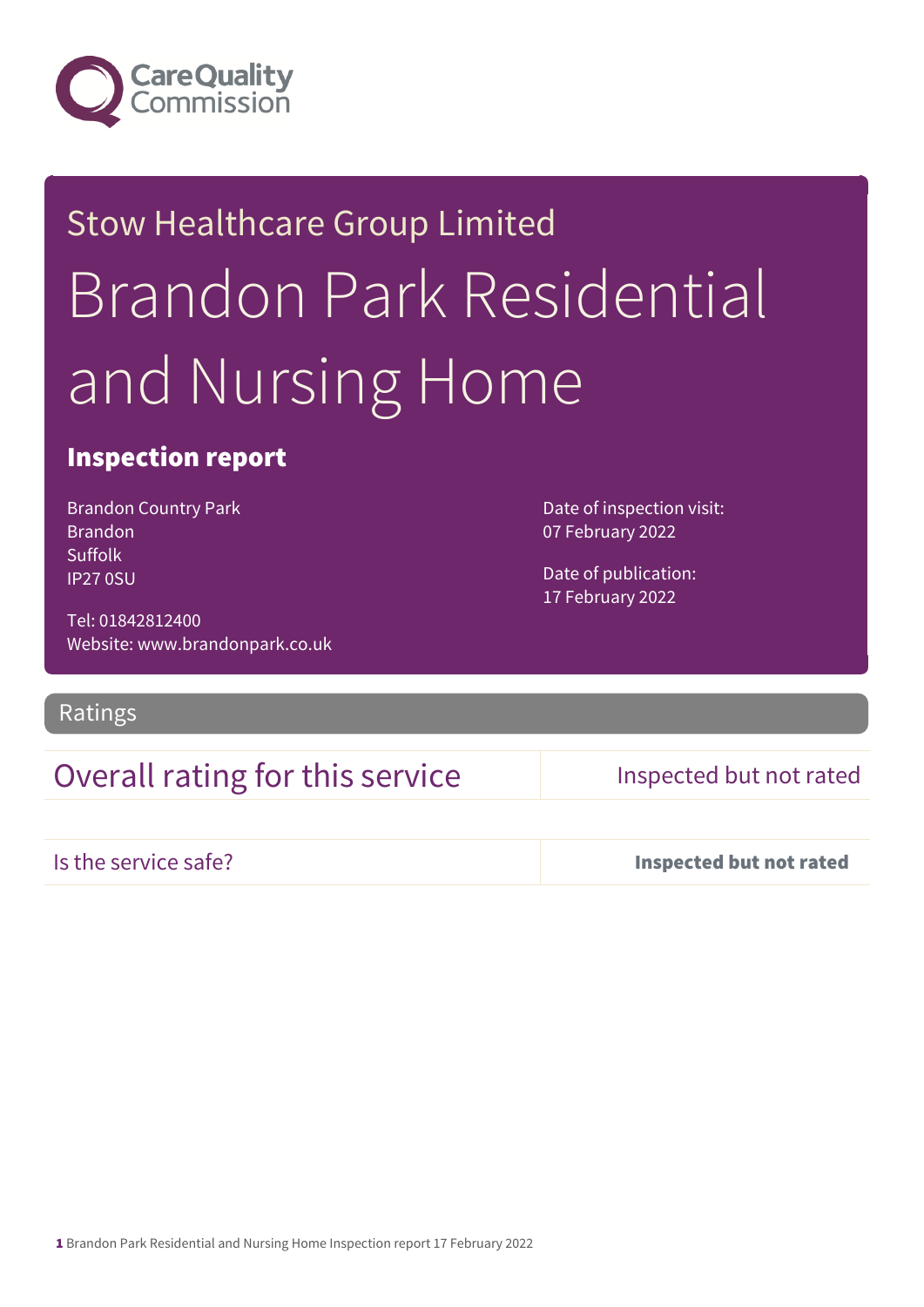## Summary of findings

### Overall summary

Brandon Park Residential and Nursing Home is a residential care home with nursing that provides accommodation and personal care for up to 65 older people. The home has recently been extended and now includes the Maple Memory Centre which supports people who are living with dementia. There were 52 people living in the service when we inspected on 7 February 2022.

We found the following examples of good practice.

The provider and registered manager had ensured staff were skilled in infection prevention and control (IPC) practices. This included up to date training on infection control and 'Donning and Doffing', (how to put on and remove) personal protective equipment (PPE).

There were plentiful supplies of PPE available and situated across various key areas in the home to aid safe infection prevention and control practice.

Relatives were encouraged to visit their family members. The role of an essential caregiver was supported and welcomed to ensure people's wellbeing was promoted. Current government guidelines in relation to COVID-19 were being followed by staff and visitors to reduce the risk of infection to people living at the home.

External health and social care professionals and visitors evidenced COVID-19 vaccination status, and had to produce a negative lateral flow COVID-19 test before entering the care home. Additionally, health declaration and temperature checks were completed.

There were cleaning schedules in place, the service was visibly clean and hygienic. Frequently touched areas, such as door handles and handrails received enhanced and frequent cleaning. Since the start of the COVID-19 pandemic, housekeeping staff hours had been extended to enable additional cleaning to be undertaken each day to help reduce the risk of infection.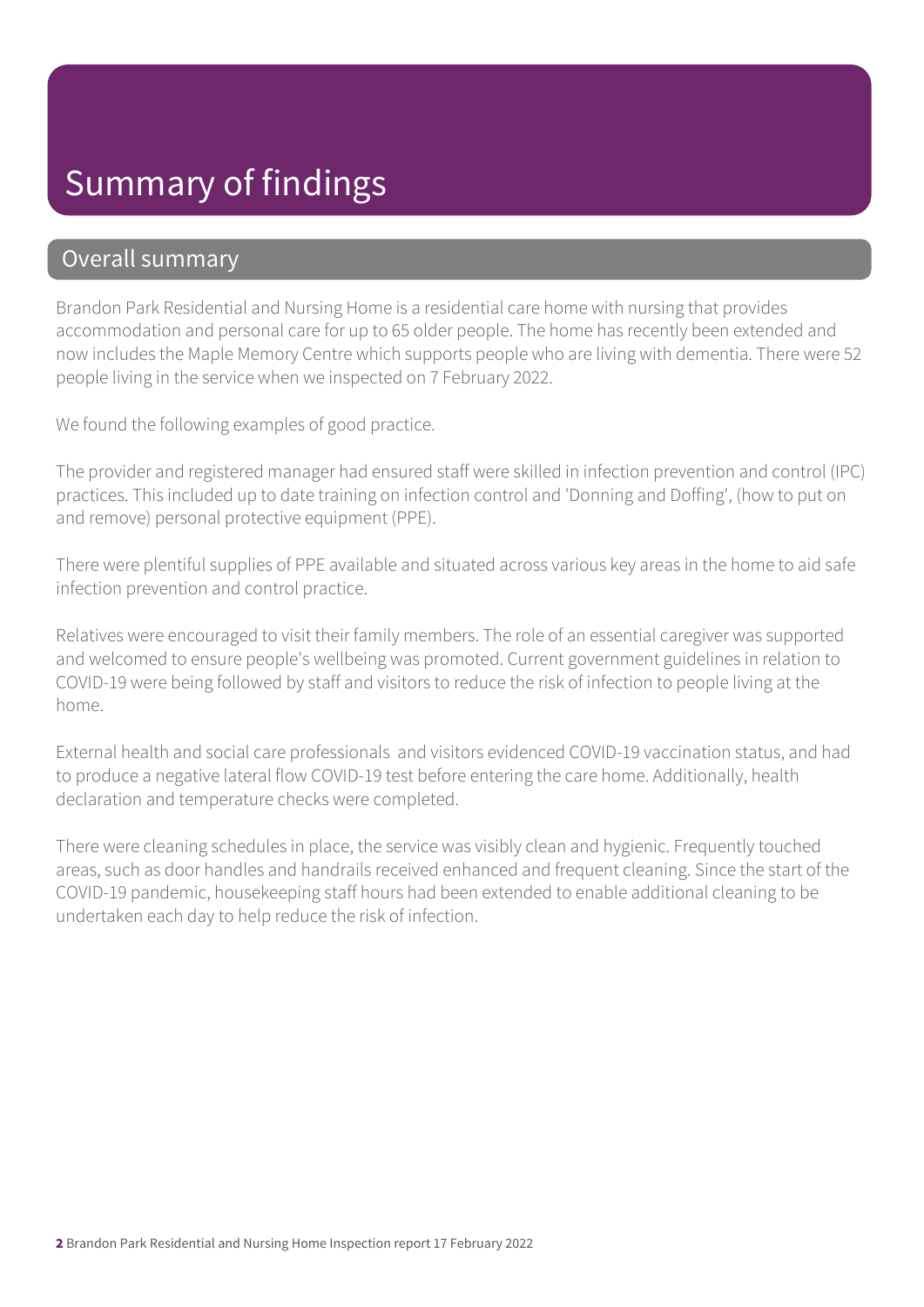## The five questions we ask about services and what we found

We always ask the following five questions of services.

Further information is in the detailed findings below.

Is the service safe? Inspected but not rated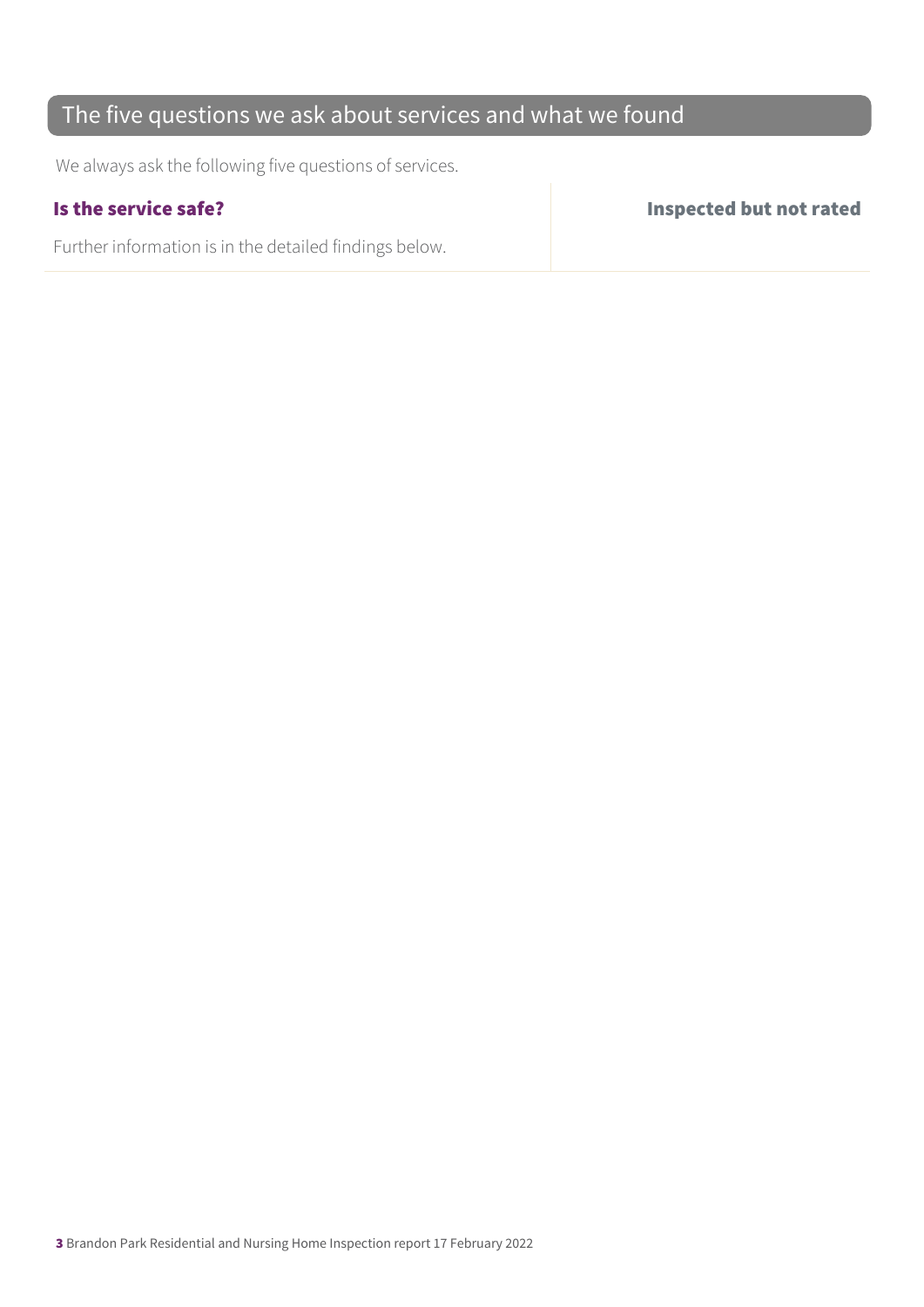

# Brandon Park Residential and Nursing Home

Detailed findings

# Background to this inspection

We carried out this inspection under Section 60 of the Health and Social Care Act 2008 as part of our regulatory functions. This inspection was planned to check whether the provider is meeting the legal requirements and regulations associated with the Health and Social Care Act 2008.

As part of CQC's response to the COVID-19 pandemic we are looking at how services manage infection control and visiting arrangements. This was a targeted inspection looking at the infection prevention and control measures the provider had in place. We also asked the provider about any staffing pressures the service was experiencing and whether this was having an impact on the service.

This inspection took place on 7 February 2022 and was announced. We gave the service a short period of notice of the inspection.